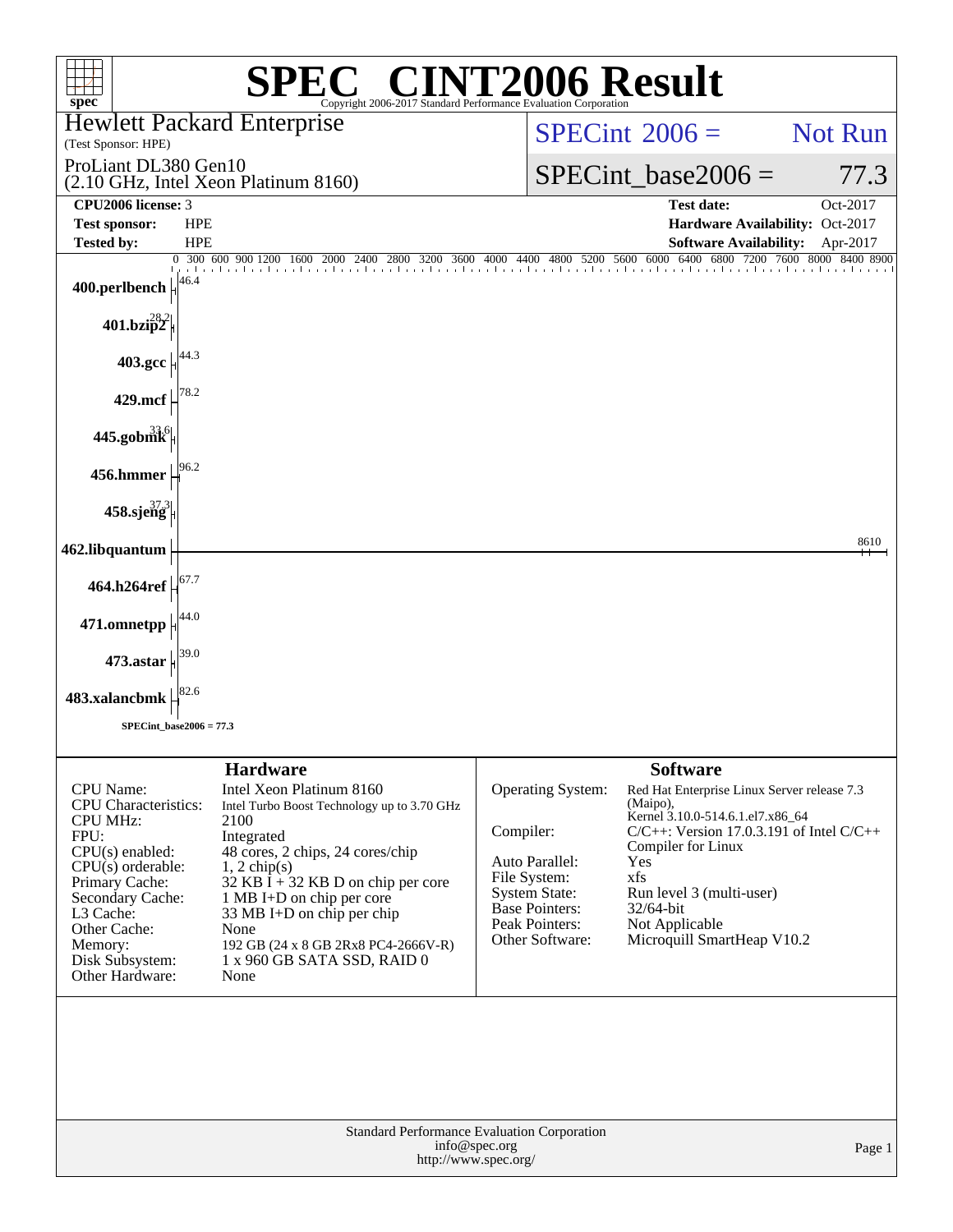

Hewlett Packard Enterprise

(Test Sponsor: HPE)

ProLiant DL380 Gen10

(2.10 GHz, Intel Xeon Platinum 8160)

 $SPECint2006 =$  Not Run

### SPECint base2006 =  $77.3$

**[CPU2006 license:](http://www.spec.org/auto/cpu2006/Docs/result-fields.html#CPU2006license)** 3 **[Test date:](http://www.spec.org/auto/cpu2006/Docs/result-fields.html#Testdate)** Oct-2017

**[Test sponsor:](http://www.spec.org/auto/cpu2006/Docs/result-fields.html#Testsponsor)** HPE **[Hardware Availability:](http://www.spec.org/auto/cpu2006/Docs/result-fields.html#HardwareAvailability)** Oct-2017 **[Tested by:](http://www.spec.org/auto/cpu2006/Docs/result-fields.html#Testedby)** HPE **[Software Availability:](http://www.spec.org/auto/cpu2006/Docs/result-fields.html#SoftwareAvailability)** Apr-2017

#### **[Results Table](http://www.spec.org/auto/cpu2006/Docs/result-fields.html#ResultsTable)**

|                                                                                                          | <b>Base</b>    |       |                |       |                |       | <b>Peak</b>    |              |                |              |                |              |
|----------------------------------------------------------------------------------------------------------|----------------|-------|----------------|-------|----------------|-------|----------------|--------------|----------------|--------------|----------------|--------------|
| <b>Benchmark</b>                                                                                         | <b>Seconds</b> | Ratio | <b>Seconds</b> | Ratio | <b>Seconds</b> | Ratio | <b>Seconds</b> | <b>Ratio</b> | <b>Seconds</b> | <b>Ratio</b> | <b>Seconds</b> | <b>Ratio</b> |
| $400.$ perlbench                                                                                         | 210            | 46.6  | 210            | 46.4  | 210            | 46.4  |                |              |                |              |                |              |
| 401.bzip2                                                                                                | 342            | 28.2  | 343            | 28.2  | 342            | 28.2  |                |              |                |              |                |              |
| $403.\mathrm{gcc}$                                                                                       | 182            | 44.2  | 182            | 44.3  | 181            | 44.4  |                |              |                |              |                |              |
| $429$ .mcf                                                                                               | 116            | 78.9  | 117            | 78.2  | 117            | 78.0  |                |              |                |              |                |              |
| $445$ .gobmk                                                                                             | 313            | 33.5  | 312            | 33.6  | 312            | 33.6  |                |              |                |              |                |              |
| $456.$ hmmer                                                                                             | 97.0           | 96.2  | 96.6           | 96.6  | 97.2           | 96.0  |                |              |                |              |                |              |
| 458.sjeng                                                                                                | 324            | 37.3  | 325            | 37.2  | 324            | 37.3  |                |              |                |              |                |              |
| 462.libquantum                                                                                           | 2.35           | 8830  | 2.43           | 8520  | 2.41           | 8610  |                |              |                |              |                |              |
| 464.h264ref                                                                                              | 327            | 67.7  | 326            | 67.8  | 327            | 67.6  |                |              |                |              |                |              |
| 471.omnetpp                                                                                              | 139            | 45.0  | 143            | 43.8  | 142            | 44.0  |                |              |                |              |                |              |
| $473$ . astar                                                                                            | 180            | 39.0  | 180            | 38.9  | 180            | 39.0  |                |              |                |              |                |              |
| 483.xalancbmk                                                                                            | 83.5           | 82.6  | 83.8           | 82.4  | 83.5           | 82.6  |                |              |                |              |                |              |
| Results appear in the order in which they were run. Bold underlined text indicates a median measurement. |                |       |                |       |                |       |                |              |                |              |                |              |

#### **[Operating System Notes](http://www.spec.org/auto/cpu2006/Docs/result-fields.html#OperatingSystemNotes)**

 Stack size set to unlimited using "ulimit -s unlimited" Transparent Huge Pages enabled by default Filesystem page cache cleared with: shell invocation of 'sync; echo 3 > /proc/sys/vm/drop\_caches' prior to run irqbalance disabled with "systemctl stop irqbalance" tuned profile set wtih "tuned-adm profile throughput-performance"

#### **[Platform Notes](http://www.spec.org/auto/cpu2006/Docs/result-fields.html#PlatformNotes)**

 BIOS Configuration: Intel Hyperthreading set to Disabled Thermal Configuration set to Maximum Cooling Memory Patrol Scrubbing set to Disabled LLC Prefetcher set to Enabled LLC Dead Line Allocation set to Disabled Workload Pofile set to General Peak Frequency Compute Energy/Performance Bias set to Maximum Performance Uncore Frequency Scaling set to Auto Workload Pofile set to Custom NUMA Group Size Optimization set to Flat

 Sysinfo program /cpu2006/config/sysinfo.rev6993 Revision 6993 of 2015-11-06 (b5e8d4b4eb51ed28d7f98696cbe290c1) running on s1-DL380-RHEL73U Fri Oct 6 10:19:30 2017

 This section contains SUT (System Under Test) info as seen by some common utilities. To remove or add to this section, see:

Continued on next page

Standard Performance Evaluation Corporation [info@spec.org](mailto:info@spec.org) <http://www.spec.org/>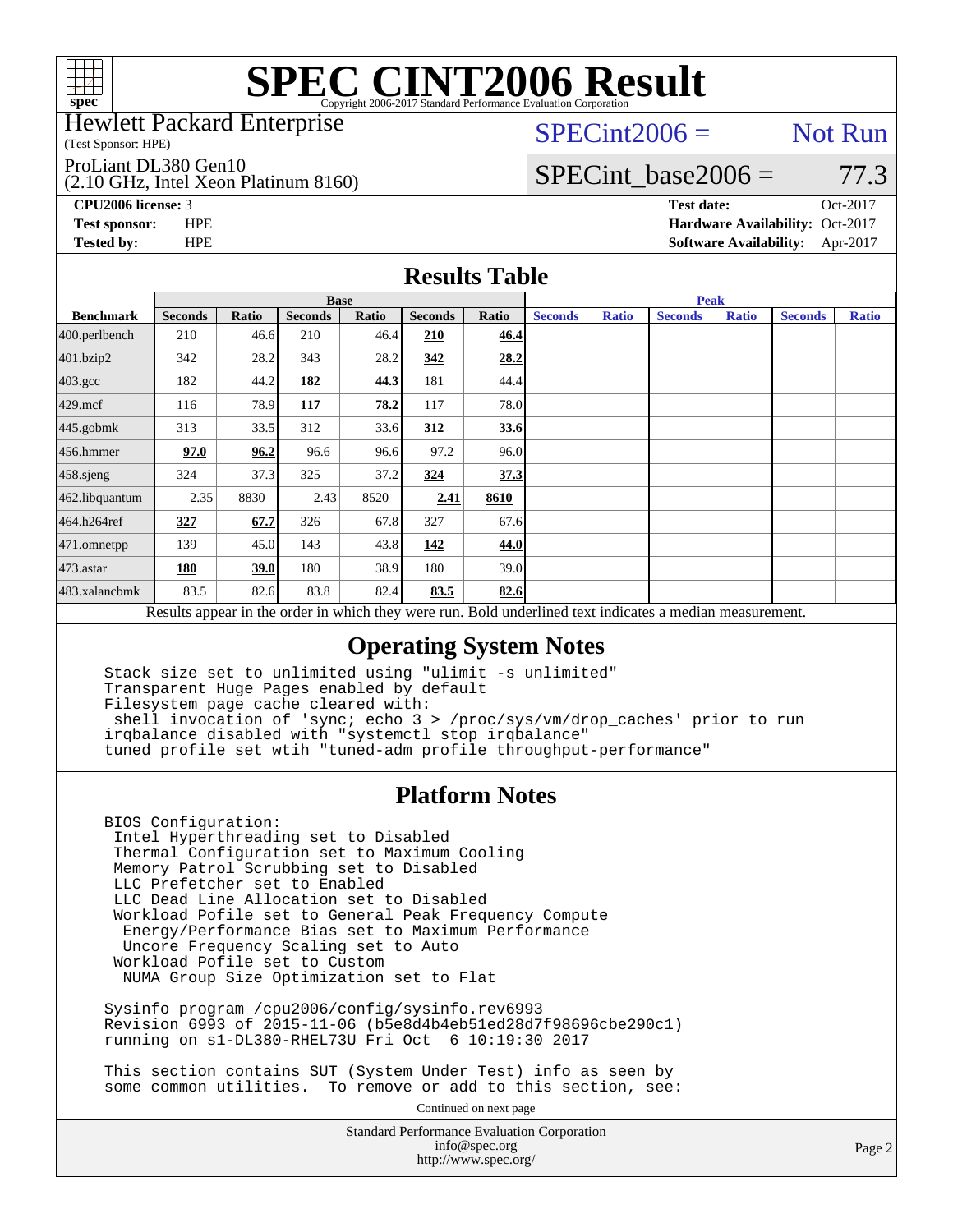

Hewlett Packard Enterprise

(2.10 GHz, Intel Xeon Platinum 8160)

(Test Sponsor: HPE)

 $SPECint2006 =$  Not Run

ProLiant DL380 Gen10

 $SPECTnt\_base2006 = 77.3$ 

**[CPU2006 license:](http://www.spec.org/auto/cpu2006/Docs/result-fields.html#CPU2006license)** 3 **[Test date:](http://www.spec.org/auto/cpu2006/Docs/result-fields.html#Testdate)** Oct-2017

**[Test sponsor:](http://www.spec.org/auto/cpu2006/Docs/result-fields.html#Testsponsor)** HPE **[Hardware Availability:](http://www.spec.org/auto/cpu2006/Docs/result-fields.html#HardwareAvailability)** Oct-2017 **[Tested by:](http://www.spec.org/auto/cpu2006/Docs/result-fields.html#Testedby)** HPE **[Software Availability:](http://www.spec.org/auto/cpu2006/Docs/result-fields.html#SoftwareAvailability)** Apr-2017

#### **[Platform Notes \(Continued\)](http://www.spec.org/auto/cpu2006/Docs/result-fields.html#PlatformNotes)**

Standard Performance Evaluation Corporation [info@spec.org](mailto:info@spec.org) <http://www.spec.org/> <http://www.spec.org/cpu2006/Docs/config.html#sysinfo> From /proc/cpuinfo model name : Intel(R) Xeon(R) Platinum 8160 CPU @ 2.10GHz 2 "physical id"s (chips) 48 "processors" cores, siblings (Caution: counting these is hw and system dependent. The following excerpts from /proc/cpuinfo might not be reliable. Use with caution.) cpu cores : 24 siblings physical 0: cores 0 1 2 3 4 5 8 9 10 11 12 13 16 17 18 19 20 21 24 25 26 27 28 29 physical 1: cores 0 1 2 3 4 5 8 9 10 11 12 13 16 17 18 19 20 21 24 25 26 27 28 29 cache size : 33792 KB From /proc/meminfo MemTotal: 197570088 kB<br>HugePages Total: 0 HugePages\_Total: 0<br>Hugepagesize: 2048 kB Hugepagesize: From /etc/\*release\* /etc/\*version\* os-release: NAME="Red Hat Enterprise Linux Server" VERSION="7.3 (Maipo)" ID="rhel" ID\_LIKE="fedora" VERSION\_ID="7.3" PRETTY\_NAME="Red Hat Enterprise Linux Server 7.3 (Maipo)" ANSI\_COLOR="0;31" CPE\_NAME="cpe:/o:redhat:enterprise\_linux:7.3:GA:server" redhat-release: Red Hat Enterprise Linux Server release 7.3 (Maipo) system-release: Red Hat Enterprise Linux Server release 7.3 (Maipo) system-release-cpe: cpe:/o:redhat:enterprise\_linux:7.3:ga:server uname -a: Linux s1-DL380-RHEL73U 3.10.0-514.6.1.el7.x86\_64 #1 SMP Sat Dec 10 11:15:38 EST 2016 x86\_64 x86\_64 x86\_64 GNU/Linux run-level 3 Oct 6 09:45 SPEC is set to: /cpu2006<br>Filesystem Type Type Size Used Avail Use% Mounted on /dev/sdb4 xfs 889G 28G 862G 4% / Additional information from dmidecode: Warning: Use caution when you interpret this section. The 'dmidecode' program reads system data which is "intended to allow hardware to be accurately determined", but the intent may not be met, as there are frequent changes to hardware, firmware, and the "DMTF SMBIOS" standard. Continued on next page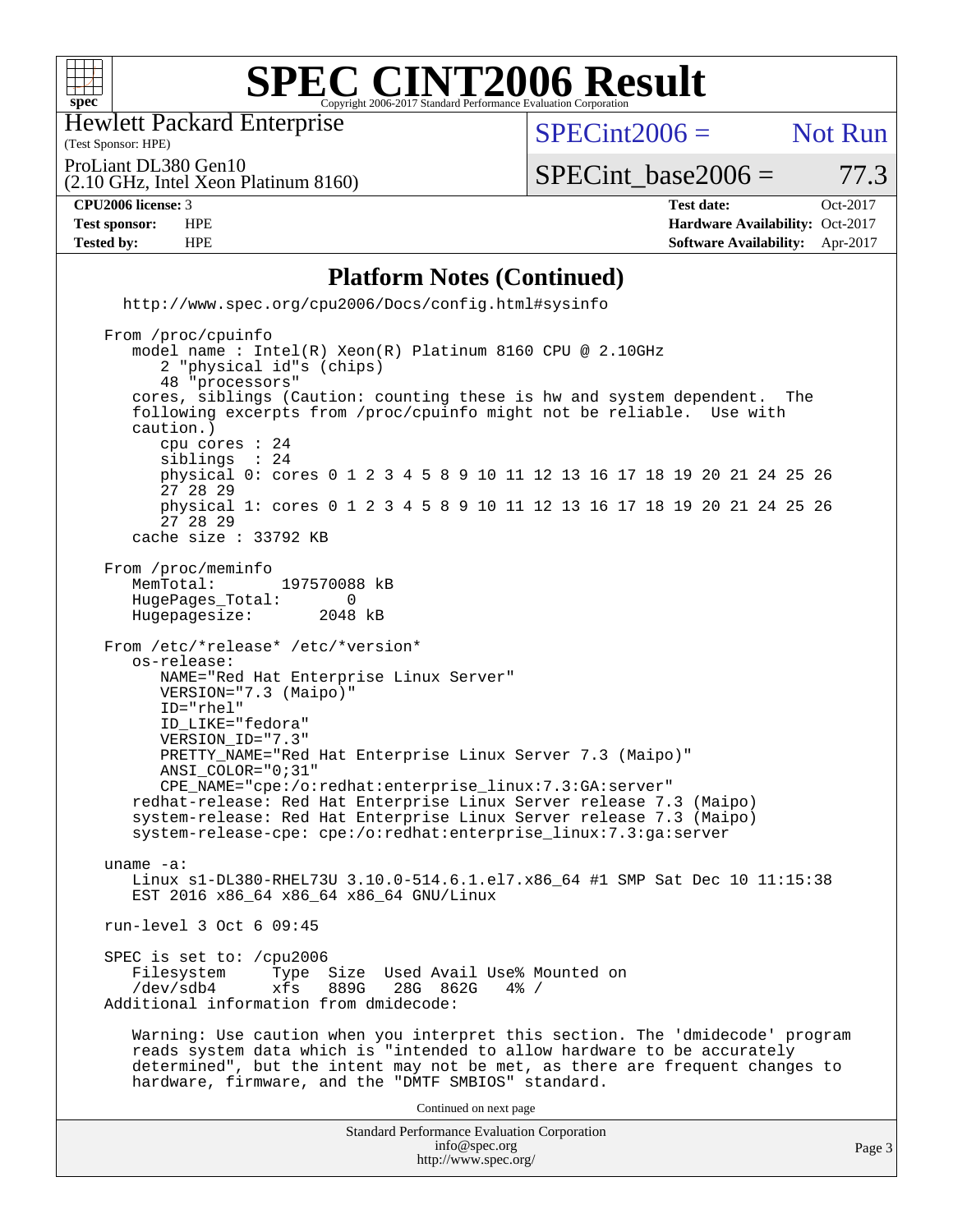

Hewlett Packard Enterprise

(Test Sponsor: HPE)

 $SPECint2006 =$  Not Run

(2.10 GHz, Intel Xeon Platinum 8160) ProLiant DL380 Gen10

SPECint base2006 =  $77.3$ 

**[CPU2006 license:](http://www.spec.org/auto/cpu2006/Docs/result-fields.html#CPU2006license)** 3 **[Test date:](http://www.spec.org/auto/cpu2006/Docs/result-fields.html#Testdate)** Oct-2017 **[Test sponsor:](http://www.spec.org/auto/cpu2006/Docs/result-fields.html#Testsponsor)** HPE **[Hardware Availability:](http://www.spec.org/auto/cpu2006/Docs/result-fields.html#HardwareAvailability)** Oct-2017 **[Tested by:](http://www.spec.org/auto/cpu2006/Docs/result-fields.html#Testedby)** HPE **[Software Availability:](http://www.spec.org/auto/cpu2006/Docs/result-fields.html#SoftwareAvailability)** Apr-2017

#### **[Platform Notes \(Continued\)](http://www.spec.org/auto/cpu2006/Docs/result-fields.html#PlatformNotes)**

 BIOS HPE U30 09/29/2017 Memory: 24x UNKNOWN NOT AVAILABLE 8 GB 2 rank 2666 MHz

(End of data from sysinfo program)

#### **[General Notes](http://www.spec.org/auto/cpu2006/Docs/result-fields.html#GeneralNotes)**

Environment variables set by runspec before the start of the run: KMP\_AFFINITY = "granularity=fine,compact" LD\_LIBRARY\_PATH = "/cpu2006/lib/ia32:/cpu2006/lib/intel64:/cpu2006/sh10.2" OMP\_NUM\_THREADS = "48"

 Binaries compiled on a system with 1x Intel Core i7-4790 CPU + 32GB RAM memory using Redhat Enterprise Linux 7.2

### **[Base Compiler Invocation](http://www.spec.org/auto/cpu2006/Docs/result-fields.html#BaseCompilerInvocation)**

[C benchmarks](http://www.spec.org/auto/cpu2006/Docs/result-fields.html#Cbenchmarks): [icc -m64](http://www.spec.org/cpu2006/results/res2017q4/cpu2006-20171017-50298.flags.html#user_CCbase_intel_icc_64bit_bda6cc9af1fdbb0edc3795bac97ada53)

[C++ benchmarks:](http://www.spec.org/auto/cpu2006/Docs/result-fields.html#CXXbenchmarks) [icpc -m64](http://www.spec.org/cpu2006/results/res2017q4/cpu2006-20171017-50298.flags.html#user_CXXbase_intel_icpc_64bit_fc66a5337ce925472a5c54ad6a0de310)

### **[Base Portability Flags](http://www.spec.org/auto/cpu2006/Docs/result-fields.html#BasePortabilityFlags)**

 400.perlbench: [-DSPEC\\_CPU\\_LP64](http://www.spec.org/cpu2006/results/res2017q4/cpu2006-20171017-50298.flags.html#b400.perlbench_basePORTABILITY_DSPEC_CPU_LP64) [-DSPEC\\_CPU\\_LINUX\\_X64](http://www.spec.org/cpu2006/results/res2017q4/cpu2006-20171017-50298.flags.html#b400.perlbench_baseCPORTABILITY_DSPEC_CPU_LINUX_X64) 401.bzip2: [-DSPEC\\_CPU\\_LP64](http://www.spec.org/cpu2006/results/res2017q4/cpu2006-20171017-50298.flags.html#suite_basePORTABILITY401_bzip2_DSPEC_CPU_LP64) 403.gcc: [-DSPEC\\_CPU\\_LP64](http://www.spec.org/cpu2006/results/res2017q4/cpu2006-20171017-50298.flags.html#suite_basePORTABILITY403_gcc_DSPEC_CPU_LP64) 429.mcf: [-DSPEC\\_CPU\\_LP64](http://www.spec.org/cpu2006/results/res2017q4/cpu2006-20171017-50298.flags.html#suite_basePORTABILITY429_mcf_DSPEC_CPU_LP64) 445.gobmk: [-DSPEC\\_CPU\\_LP64](http://www.spec.org/cpu2006/results/res2017q4/cpu2006-20171017-50298.flags.html#suite_basePORTABILITY445_gobmk_DSPEC_CPU_LP64) 456.hmmer: [-DSPEC\\_CPU\\_LP64](http://www.spec.org/cpu2006/results/res2017q4/cpu2006-20171017-50298.flags.html#suite_basePORTABILITY456_hmmer_DSPEC_CPU_LP64) 458.sjeng: [-DSPEC\\_CPU\\_LP64](http://www.spec.org/cpu2006/results/res2017q4/cpu2006-20171017-50298.flags.html#suite_basePORTABILITY458_sjeng_DSPEC_CPU_LP64) 462.libquantum: [-DSPEC\\_CPU\\_LP64](http://www.spec.org/cpu2006/results/res2017q4/cpu2006-20171017-50298.flags.html#suite_basePORTABILITY462_libquantum_DSPEC_CPU_LP64) [-DSPEC\\_CPU\\_LINUX](http://www.spec.org/cpu2006/results/res2017q4/cpu2006-20171017-50298.flags.html#b462.libquantum_baseCPORTABILITY_DSPEC_CPU_LINUX) 464.h264ref: [-DSPEC\\_CPU\\_LP64](http://www.spec.org/cpu2006/results/res2017q4/cpu2006-20171017-50298.flags.html#suite_basePORTABILITY464_h264ref_DSPEC_CPU_LP64) 471.omnetpp: [-DSPEC\\_CPU\\_LP64](http://www.spec.org/cpu2006/results/res2017q4/cpu2006-20171017-50298.flags.html#suite_basePORTABILITY471_omnetpp_DSPEC_CPU_LP64) 473.astar: [-DSPEC\\_CPU\\_LP64](http://www.spec.org/cpu2006/results/res2017q4/cpu2006-20171017-50298.flags.html#suite_basePORTABILITY473_astar_DSPEC_CPU_LP64) 483.xalancbmk: [-DSPEC\\_CPU\\_LP64](http://www.spec.org/cpu2006/results/res2017q4/cpu2006-20171017-50298.flags.html#suite_basePORTABILITY483_xalancbmk_DSPEC_CPU_LP64) [-DSPEC\\_CPU\\_LINUX](http://www.spec.org/cpu2006/results/res2017q4/cpu2006-20171017-50298.flags.html#b483.xalancbmk_baseCXXPORTABILITY_DSPEC_CPU_LINUX)

## **[Base Optimization Flags](http://www.spec.org/auto/cpu2006/Docs/result-fields.html#BaseOptimizationFlags)**

[C benchmarks](http://www.spec.org/auto/cpu2006/Docs/result-fields.html#Cbenchmarks):

[-xCORE-AVX2](http://www.spec.org/cpu2006/results/res2017q4/cpu2006-20171017-50298.flags.html#user_CCbase_f-xCORE-AVX2) [-ipo](http://www.spec.org/cpu2006/results/res2017q4/cpu2006-20171017-50298.flags.html#user_CCbase_f-ipo) [-O3](http://www.spec.org/cpu2006/results/res2017q4/cpu2006-20171017-50298.flags.html#user_CCbase_f-O3) [-no-prec-div](http://www.spec.org/cpu2006/results/res2017q4/cpu2006-20171017-50298.flags.html#user_CCbase_f-no-prec-div) [-parallel](http://www.spec.org/cpu2006/results/res2017q4/cpu2006-20171017-50298.flags.html#user_CCbase_f-parallel) [-qopt-prefetch](http://www.spec.org/cpu2006/results/res2017q4/cpu2006-20171017-50298.flags.html#user_CCbase_f-qopt-prefetch) [-auto-p32](http://www.spec.org/cpu2006/results/res2017q4/cpu2006-20171017-50298.flags.html#user_CCbase_f-auto-p32)

Continued on next page

Standard Performance Evaluation Corporation [info@spec.org](mailto:info@spec.org) <http://www.spec.org/>